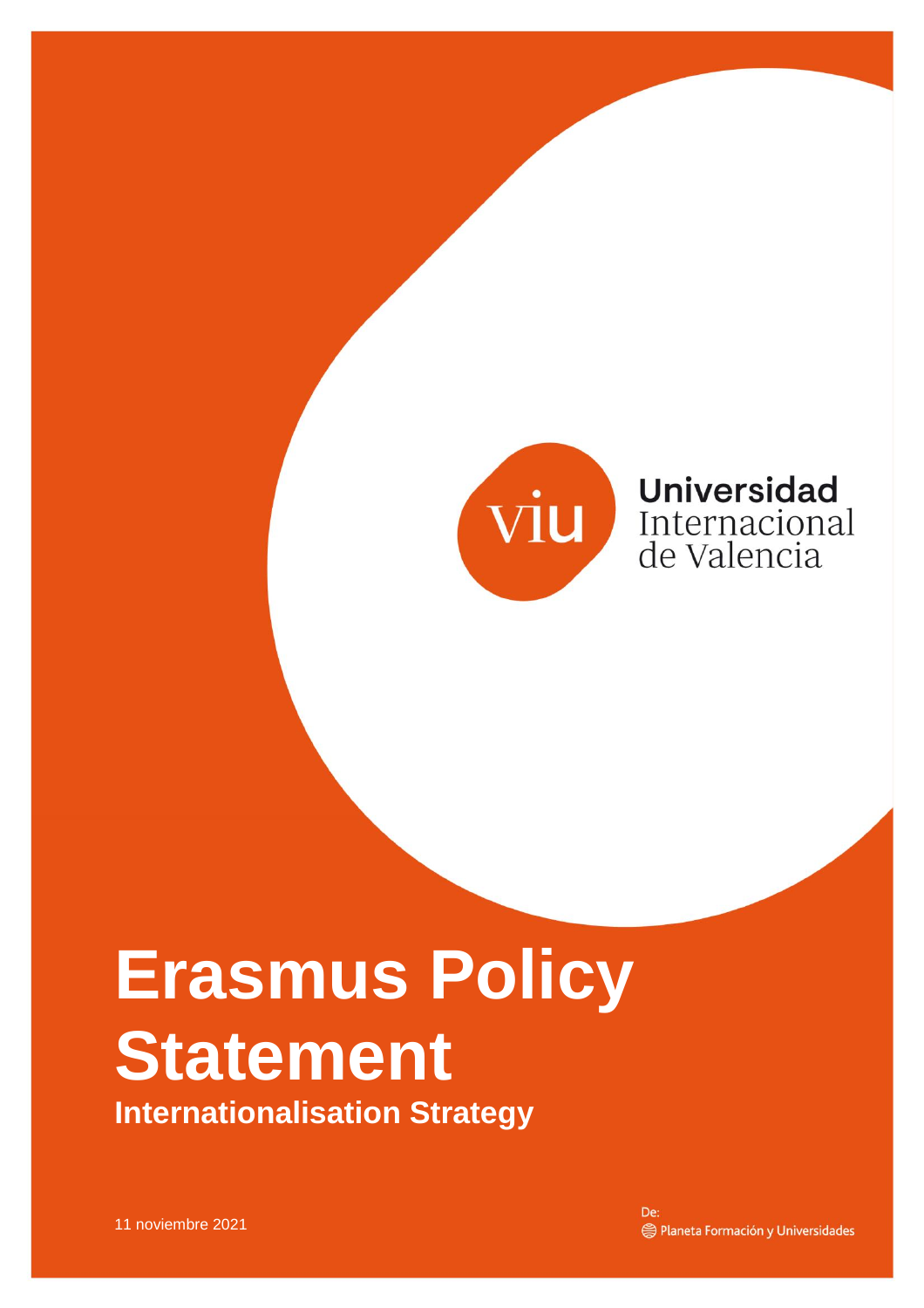



## **Erasmus Policy Statement**

## **Internationalisation Strategy**

## **ECHE 2021-2027**

The VIU, aware that the employability of university students must be increasingly global, has internationalization as one of its main objectives. This strategy gives the mobility of its students and teachers and cooperation with other European and international centers a relevant importance as a contribution to their training objectives in excellence.

This strategy focuses on several actions:

- Existence of a Vice-Rector Office for Research and Knowledge Transfer in coordination with the Erasmus Office.

- Encouragement to carry out study and internship mobilities for both sending and receiving students, with special attention to those with fewer opportunities. Recognition and visibility of these mobilities.

- Encouragement to carry out teacher mobilities for learning purposes through knowledge exchange or research. Recognition and visibility of these mobilities.

- Encouragement of non-teaching staff mobility for training purposes. Recognition and visibility of these mobilities.

- Promotion of language study within the educational community.

- Active management of search for European partners and third countries with which to carry out international projects. The usual way of proceeding in the search for partners is through personal contacts of VIU staff that have allowed to detect an identity of principles and interests with other European institutions.

- Updating of the course catalog and its dissemination.

- Quality. The VIU Erasmus Mobility Procedure is subject to the annual ISO 9001 audit. Internationality is therefore an essential part of the strategy of VIU. Our university is very focused on international objectives, modernization and an ethical, global and inclusive concept of university development. In this sense, contact with higher education institutions in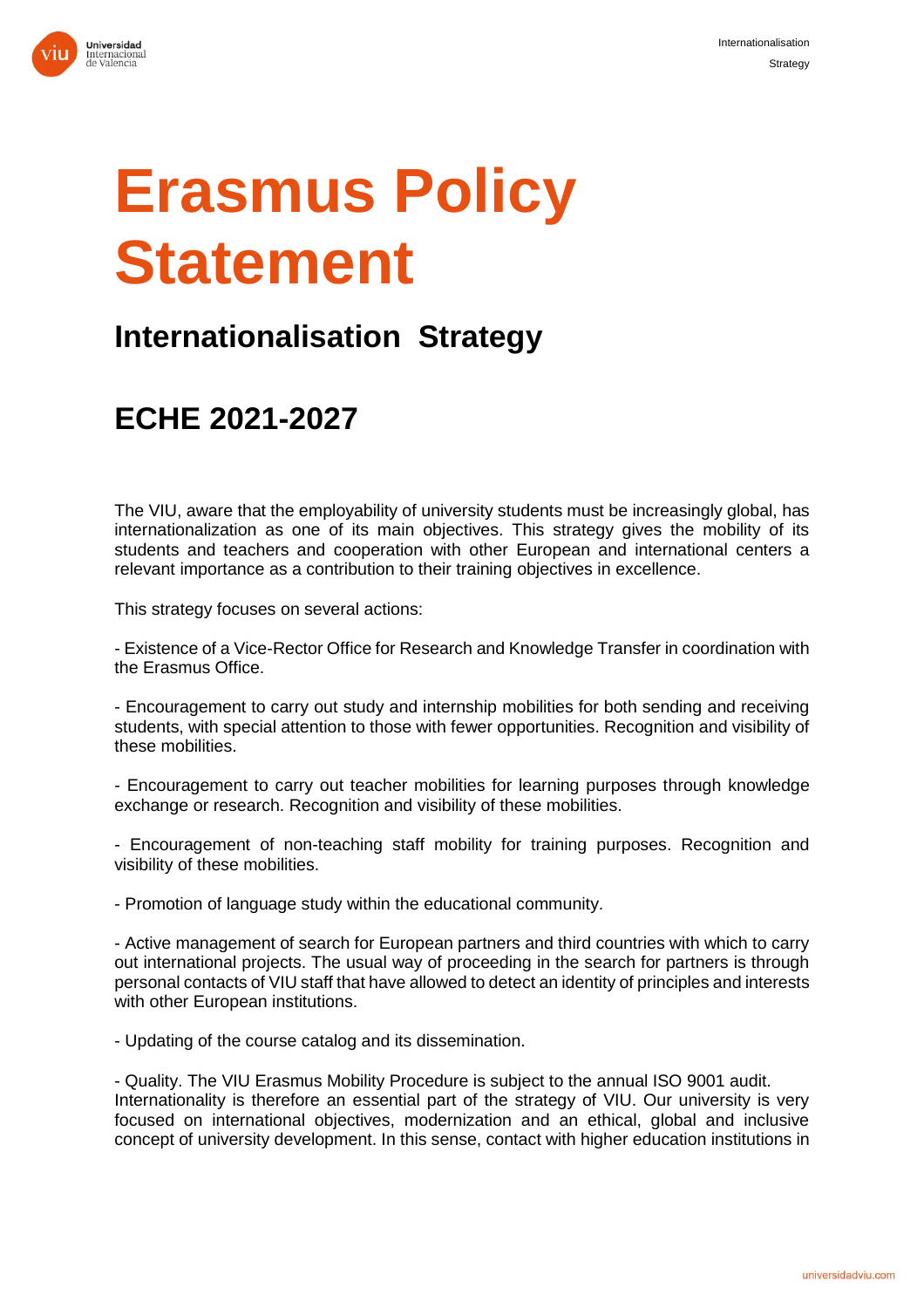

the field of training has been increasing since its foundation. Our most recent institutional agreements are with educational centers in England, Italy, Denmark, the United States, Mexico, Morocco, France, Qatar and Colombia, among others.

Since 2009, an increase in the connection with international students has been gradually carried out, especially through some of our degrees such as the Master in Musical Interpretation and Research, with around a 10% of International students, who are empowered to attend the master classes of the degree and the end of Master recitals. Since 2014, the presence of international students has increased greatly, both from the European Union and from Latin America, since the innovative online technology of the offer of face-to-face classes in an audiovisual way allows a different approach to connecting these areas. Europe is the geographical area in which our university is immersed, but Latin America, for cultural, historical and linguistic reasons, is a close space. A wide range of countries in the Mediterranean and the Middle East are also of great interest to our institution, which has established agreements with institutions in Morocco and the United Arab Emirates.

Since 2017, the Erasmus+ programme has been implemented with the signing of interinstitutional agreements with different universities in programme countries, for example: France, the United Kingdom, Belgium or Italy. This has made possible the flow of students, teaching staff and administration and service staff, who have carried out stays in these countries, as well as people from foreign institutions who have come to train at our university.

These strategic associations are signed with institutions that share common interests in research and in providing educational pathways that are compatible (in terms of discipline) with those offered by the VIU. There are up to 40 international agreements developed by our institution, which seeks to partner to stimulate the exchange of knowledge and provide increasing opportunities for physical and virtual mobility to students (through our platform, which is offered as a means of exchanging experiences and deepening to the centers whose agreements have been established with).

The fact that at the VIU in 2020 there are students of 72 different nationalities among the more than 12,000 students confirms the path we have taken in this new stage, and in which we are determined to go deeper. Italy, the United Kingdom, Germany, France, Poland, Mexico, Ecuador, Peru, Argentina, Morocco or Kuwait are countries from which our global students come, and in which we have our mobility specified.

Linguistic, pedagogical and cultural training, tutoring, evaluation and monitoring measures are some of the key points of the guidelines of our institution in relation to mobility. The choice of new partners for the development of common projects will be made through a selection process based on shared competences. The procedure is based on the real skills that students can achieve in institutions or work centers (in the case of internships). A broad institutional agreement could be established on those grounds.

In the VIU great importance is given to the mobility of teachers and staff, as a tool for acquiring knowledge and exchanging experiences among colleagues from the same specialties. This is especially appropriate to share experiences between an audiovisual university like ours and universities with similar systems, and also with blended systems, to share joint developments and projects that bear fruit in shared research and development experiences. The VIU does not currently have degrees or master's degrees developed